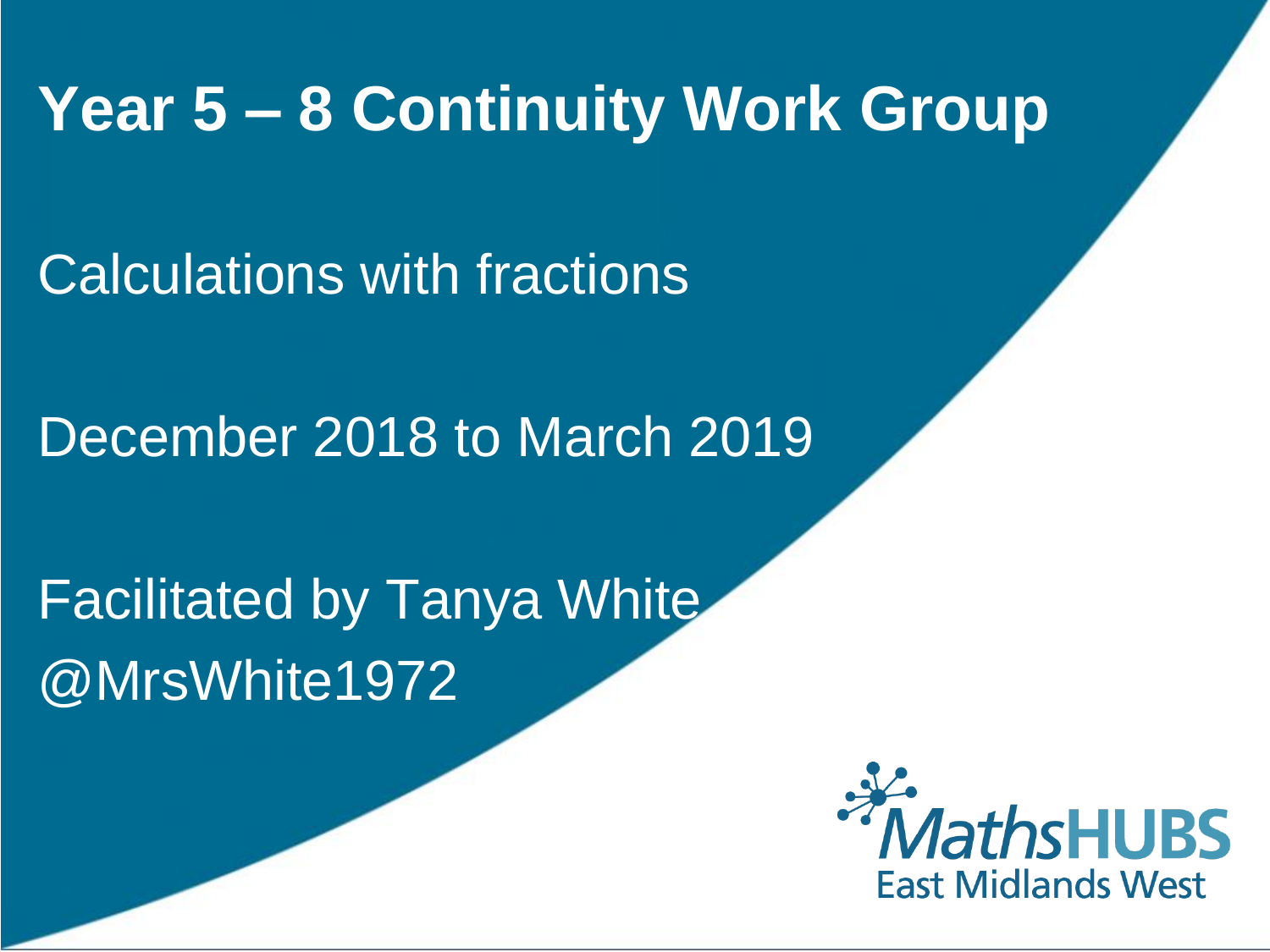

# Addition of fractions: a step-by-step approach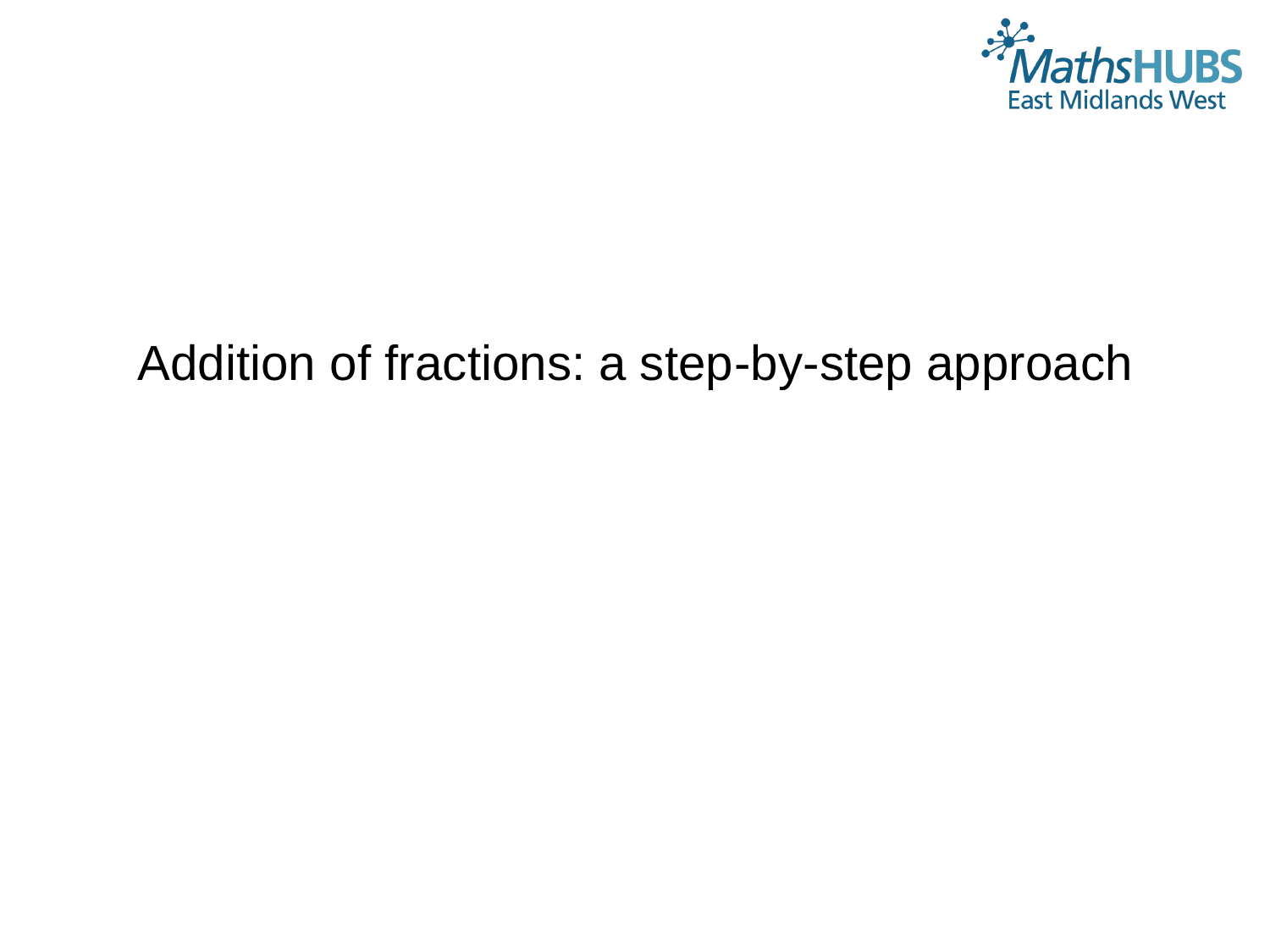

#### What is a fraction? 1.

- $\triangleright$  What is one? Use pictorial and concrete representations
- 1 'out of'  $4$ e.g.
- $\triangleright$  What is the numerator and denominator? Refer to the Latin origins of the terms
- $\triangleright$  Whole number as a fraction e.g.  $5 = \frac{5}{1}$  6 =  $\frac{6}{1}$  etc. Also 4 out of 4 is the whole
	-
- $\triangleright$  Equivalence and simplifying (this needs to be thoroughly embedded knowledge)

numerator Latin word numerar which means to court So the numerator is the part we're counting romino comes from the Latin won denominare which nears to name. So the derominator your fraction names one tenth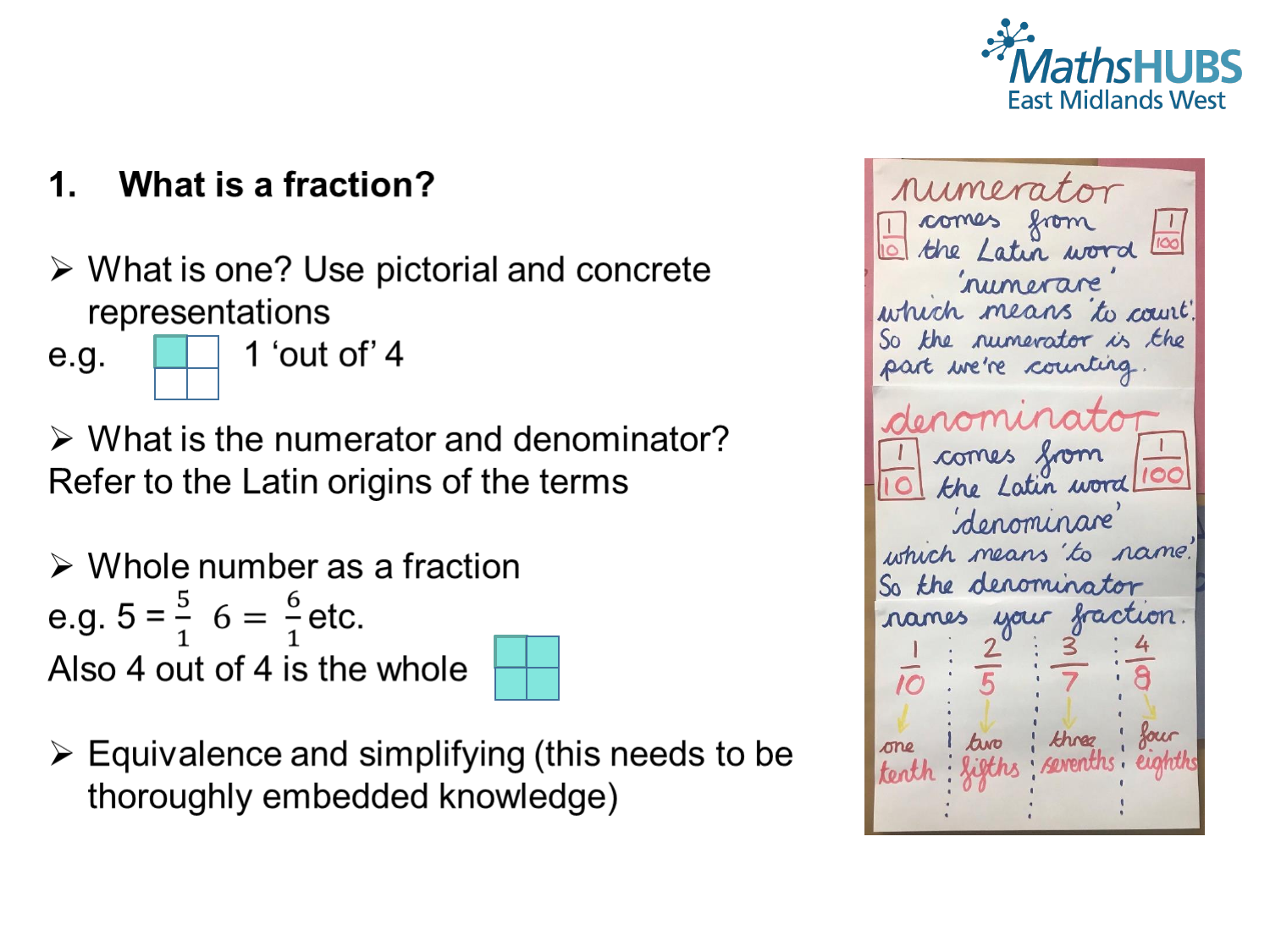

#### 2. Adding same denominator using pictorial representations



 $=$  3 slices out of 4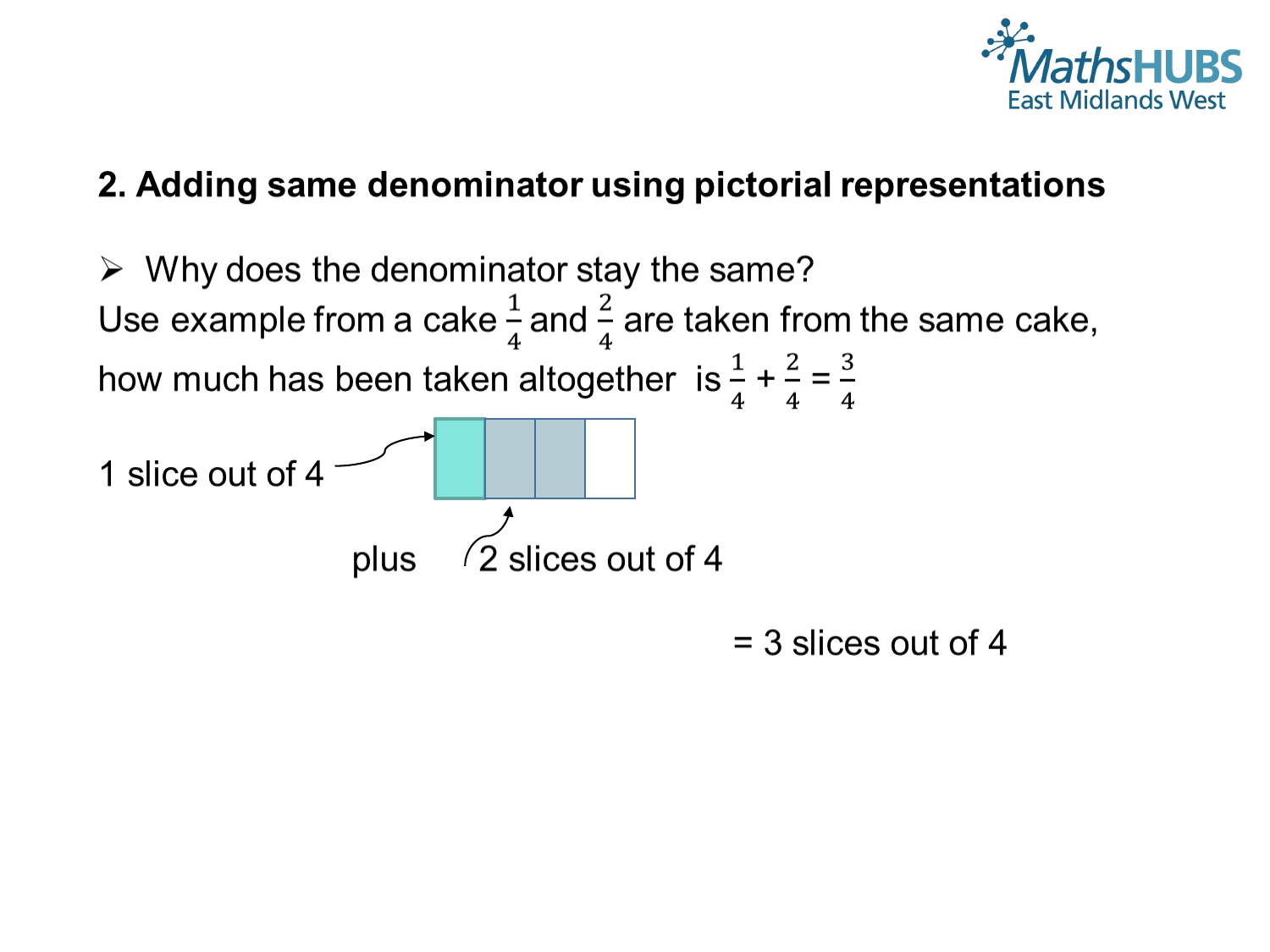

## 3. Adding same denominator with numbers no simplifying

e.g.  $\frac{1}{7} + \frac{2}{7} = \frac{3}{7}$ 

4. Adding same denominator with numbers and simplifying (avoiding fractions that can simply be halved)

e.g. 
$$
\frac{1}{9} + \frac{2}{9} = \frac{3}{9}
$$
 which can be simplified to  $\frac{1}{3}$ 

5. Lowest common multiple

 $\triangleright$  Spend enough time on this to ensure fluency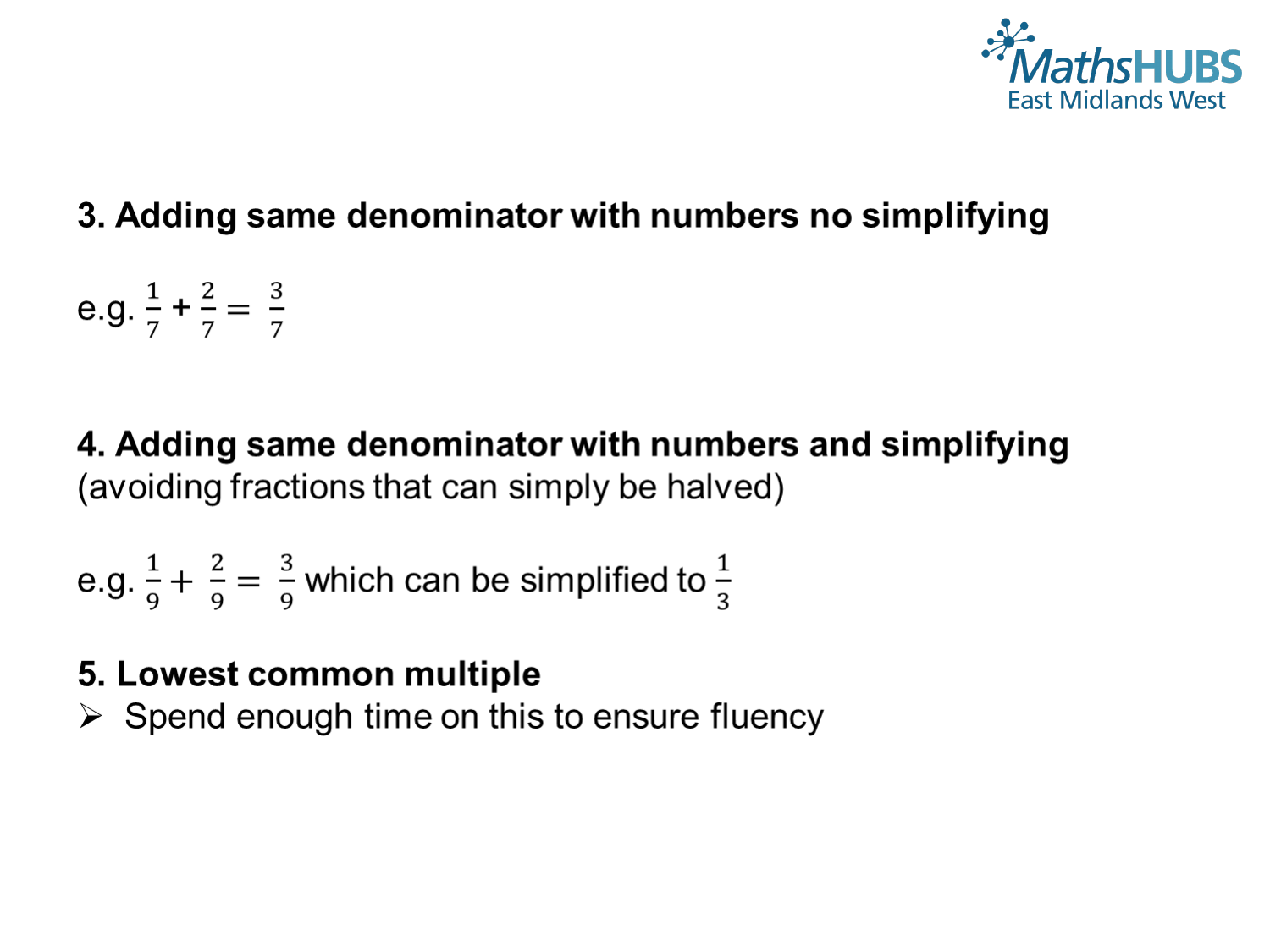

## 6. Adding different denominators only changing one - using pictorial representations



plus half of the cake

 $=$  three quarters of the cake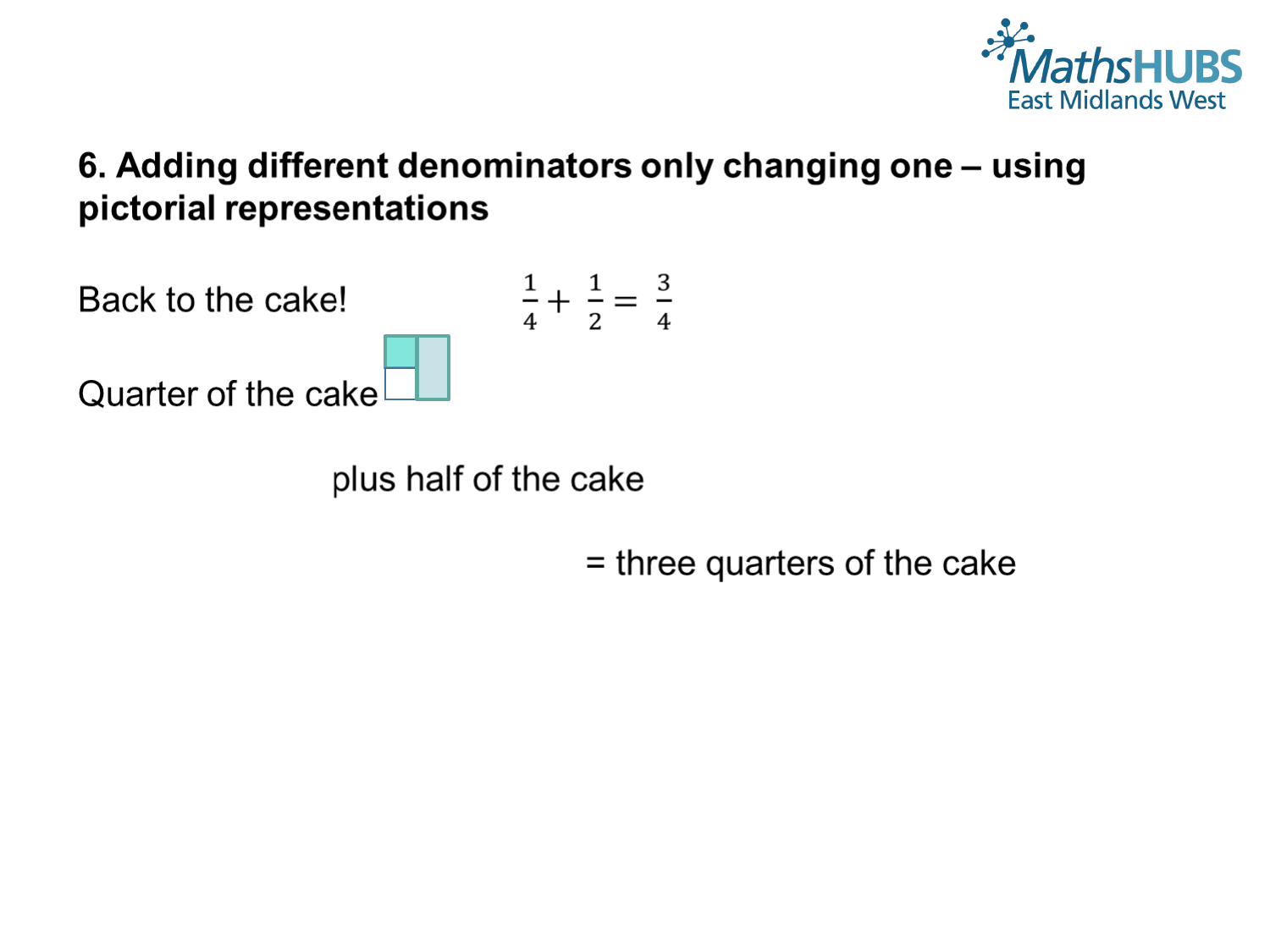

## 7. Adding different denominators only changing one using numbers

e.g. 
$$
\frac{1}{3} + \frac{5}{6} = \frac{7}{6}
$$
 only need to change the  $\frac{1}{3}$  to  $\frac{2}{6}$ 

#### Adding different denominators changing both fractions 8.

 $\triangleright$  Revisit lowest common multiple and equivalent fractions

e.g. 
$$
\frac{1}{4} + \frac{1}{6} = ?
$$
  $\frac{1}{4} = \frac{3}{12}$  and  $\frac{1}{6} = \frac{2}{12}$   
so  $\frac{3}{12} + \frac{2}{12} = \frac{5}{12}$ 

 $\triangleright$  Could show visually once equivalence has been found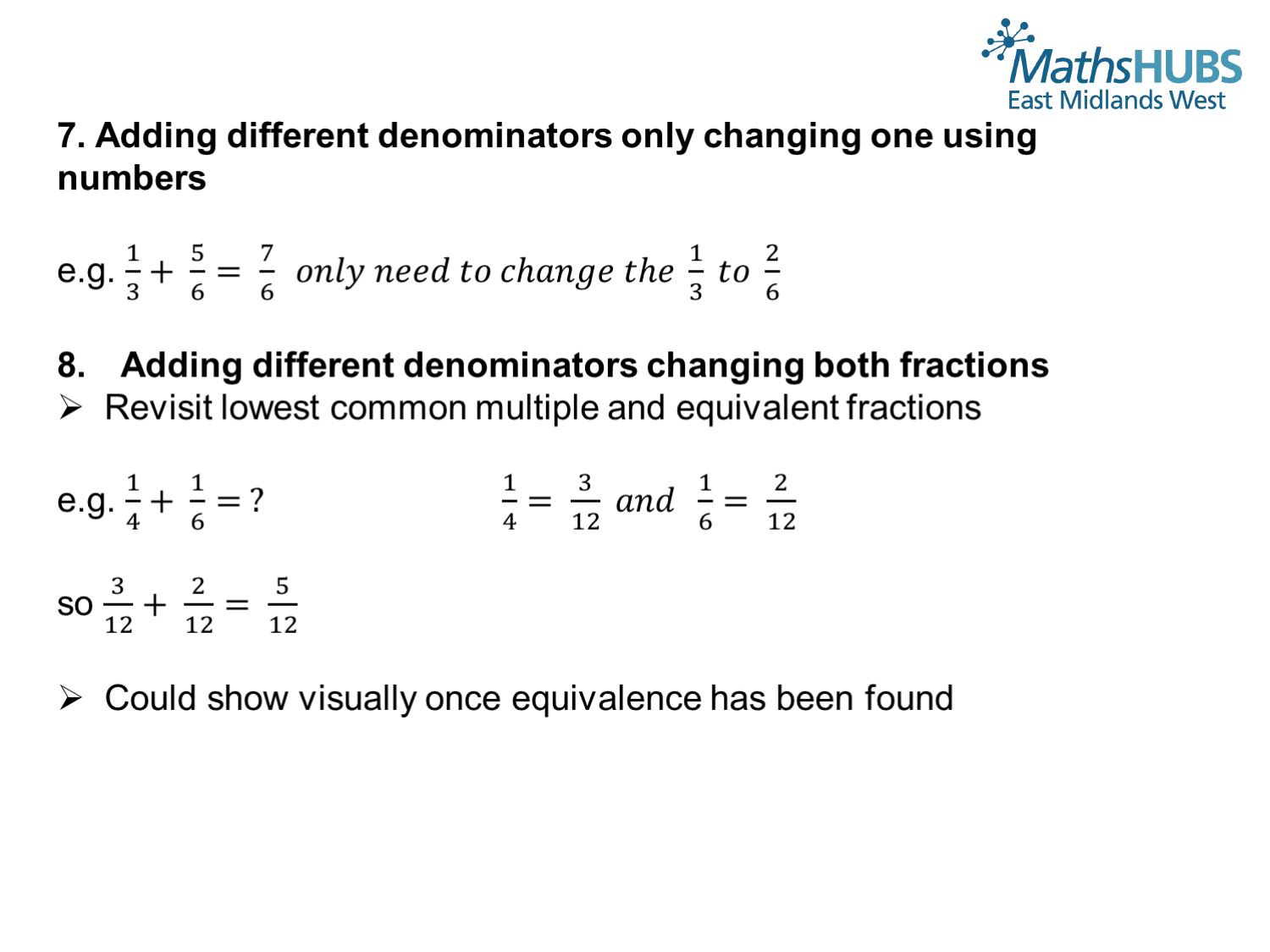

- 9. Word problems involving addition of fractions
- 10. Improper and mixed fractions converting between the two
- Need to understand what the 1 represents in  $1\frac{3}{4}$  for example  $\blacktriangleright$



- $\triangleright$  Start with pictorial representations
- 11. Adding improper fractions with the same denominator e.g.  $\frac{5}{4} + \frac{6}{4} = \frac{11}{4}$
- 12. Adding improper fractions with different denominator
- Drawing on knowledge from step 8 ➤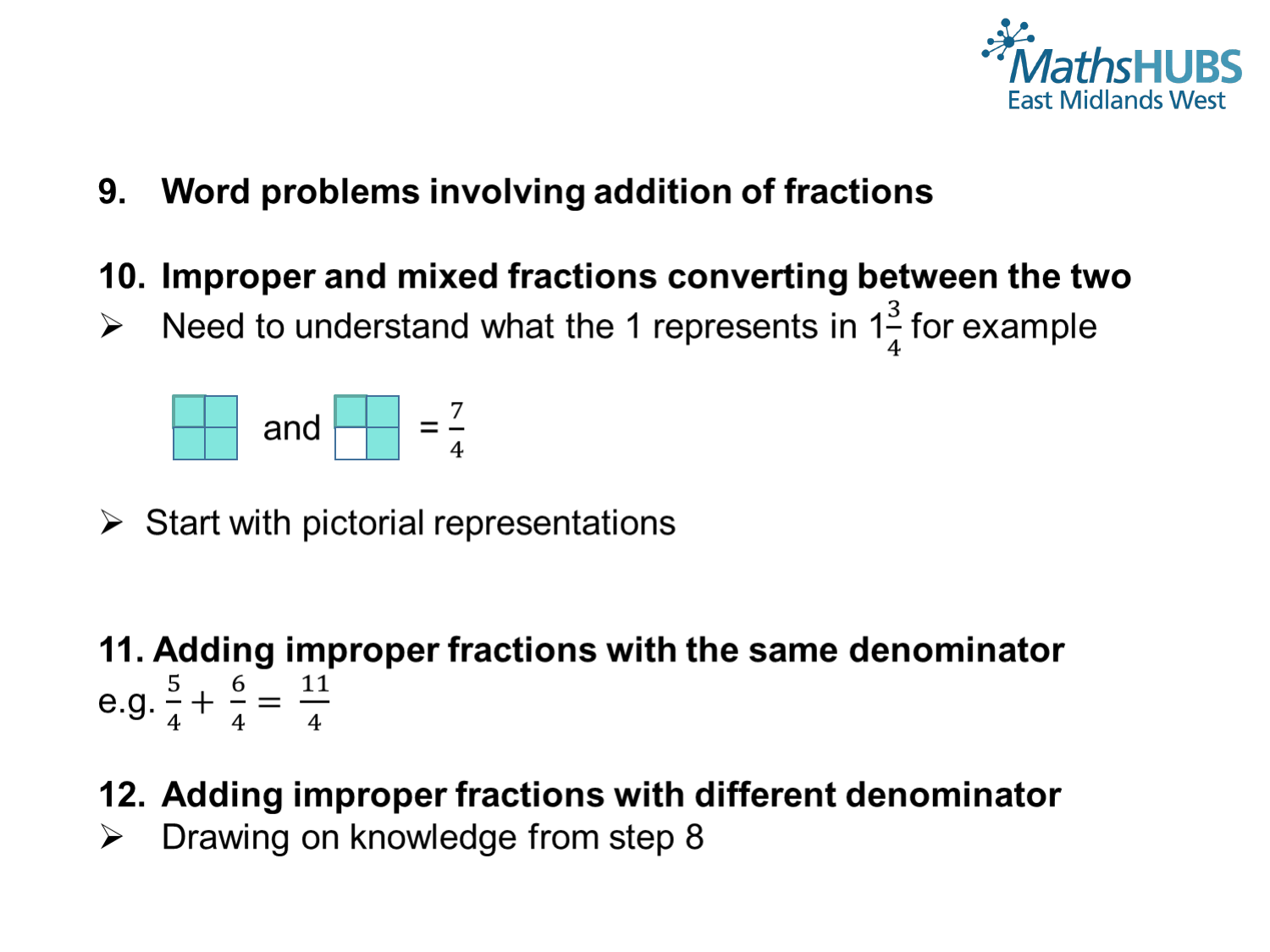

## 13. Adding mixed numbers

- First with same denominators then with different  $\triangleright$
- Do you teach to change to improper fractions or not? Adding  $\blacktriangleright$ the whole number and then the fraction works well for addition but is not so straightforward for subtraction

### 14. Adding fractions to whole numbers

e.g. 
$$
\frac{3}{4} + 1 = ?
$$
  $\frac{3}{4} + 5 = ?$ 

to check understanding of whole numbers as fractions

## 15. Word problems with addition of improper fractions and mixed numbers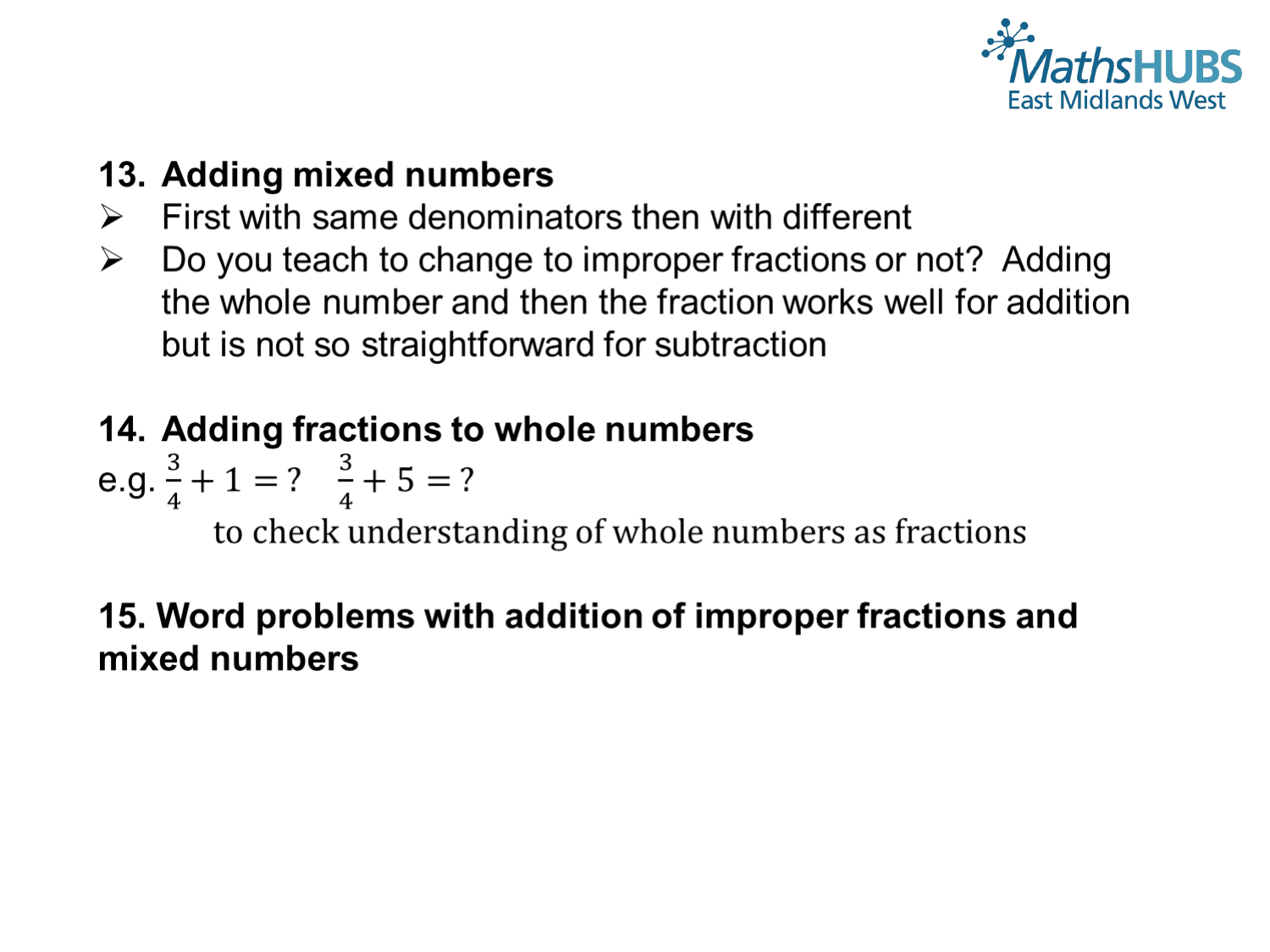

# Subtraction of fractions: a step-by-step approach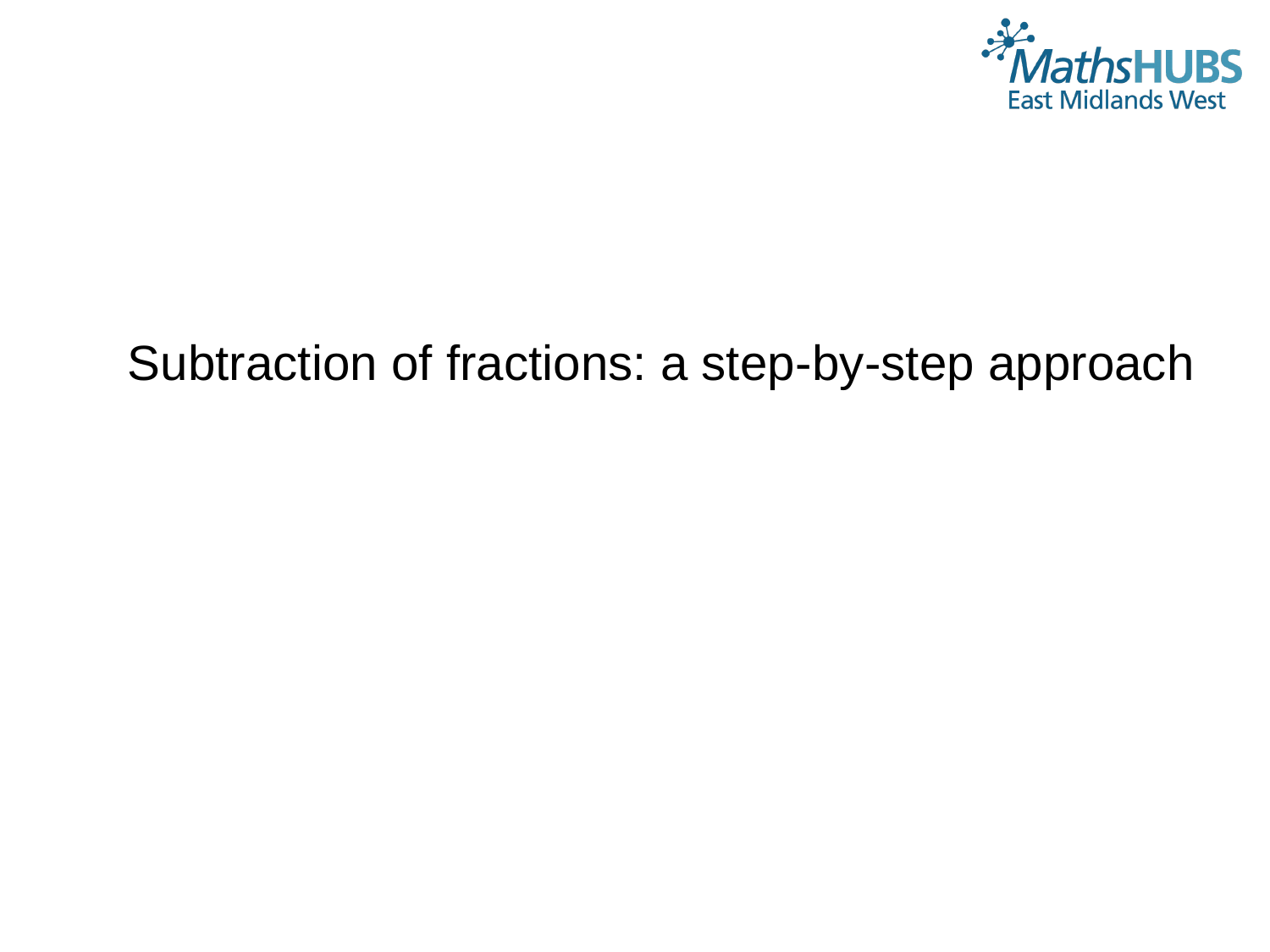

1. Counting in fractions

# 2. Understanding and comparing fractions

e.g. fraction fact families  $\frac{3}{5} + \frac{2}{5} = 1$ 

# 3. Subtracting with the same denominator

 $\triangleright$  Using bar models (any denominator) or pizza model (small denominators)

$$
\frac{2}{3} \quad \boxed{\qquad} \quad \text{subtract } \frac{1}{3} \quad \boxed{\qquad} \quad = \frac{1}{3} \quad \boxed{\qquad}
$$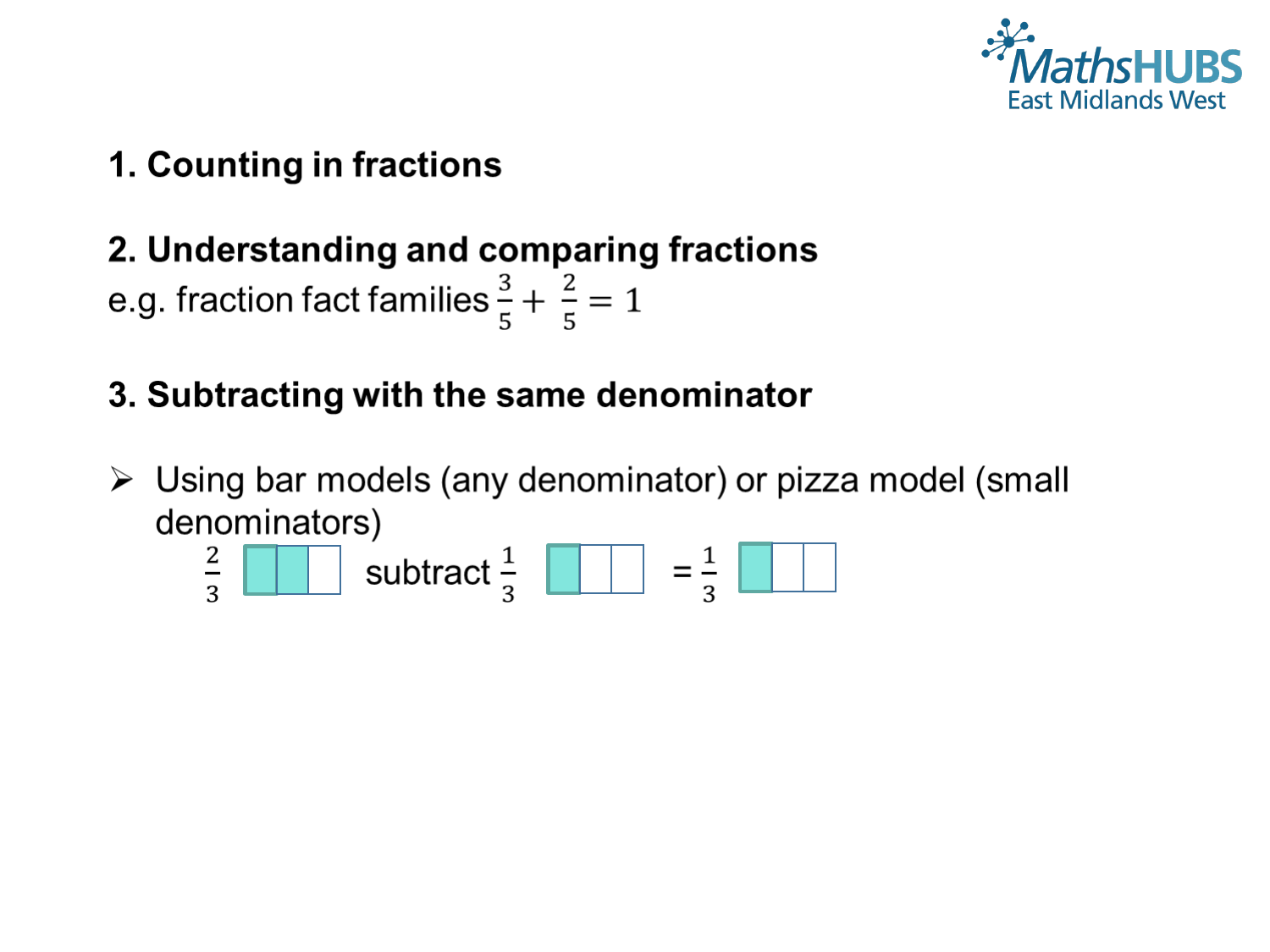

# 4. Subtracting with different denominators

- $\triangleright$  Drawing on lowest common multiple work (Addition step 5)
- $\triangleright$  Using bar models to represent pictorially
- $\triangleright$  As with addition, start with only changing one denominator and move on to changing both denominators

e.g.  $\frac{5}{6} - \frac{1}{3} = \frac{5}{6} - \frac{2}{6} = \frac{3}{6}$ 

# 5. Subtracting improper fractions then simplifying

e.g. 
$$
\frac{15}{6} - \frac{8}{6} = \frac{7}{6} = 1\frac{1}{6}
$$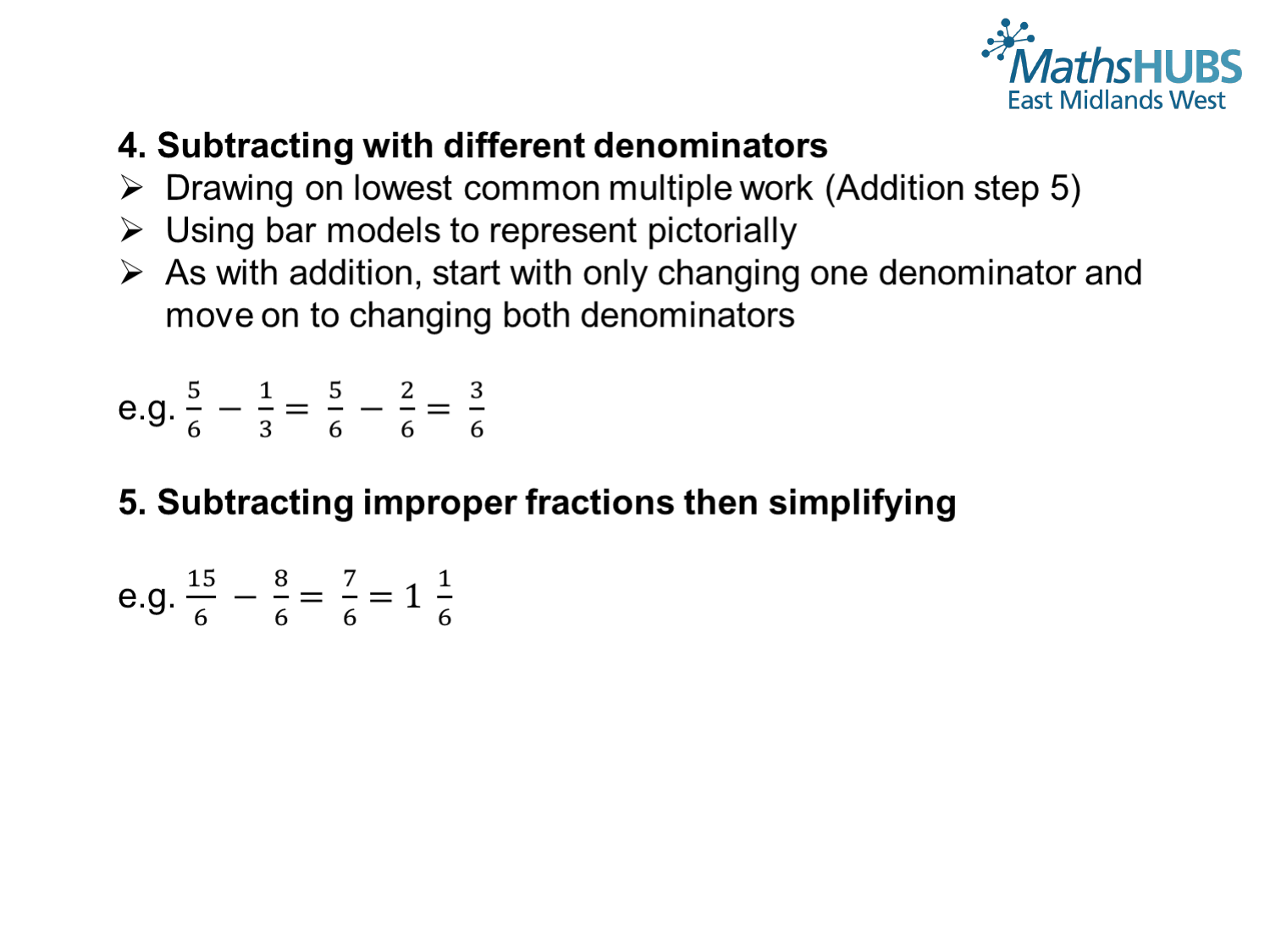

- 6. Subtracting from a whole number
- This should draw on knowledge of fraction fact families as well as  $\blacktriangleright$ written calculations

e.g. 
$$
1 - \frac{2}{3} = \frac{3}{3} - \frac{2}{3} = \frac{1}{3}
$$
 or  $3 - \frac{3}{4} = \frac{12}{4} - \frac{3}{4} = \frac{9}{4} = 2\frac{1}{4}$ 

7. Subtracting using mixed numbers  $\triangleright$  First convert to improper fractions

e.g. 
$$
4\frac{4}{9} - 1\frac{1}{3} = \frac{40}{9} - \frac{4}{3} = \frac{40}{9} - \frac{12}{9} = \frac{28}{9} = 3\frac{1}{9}
$$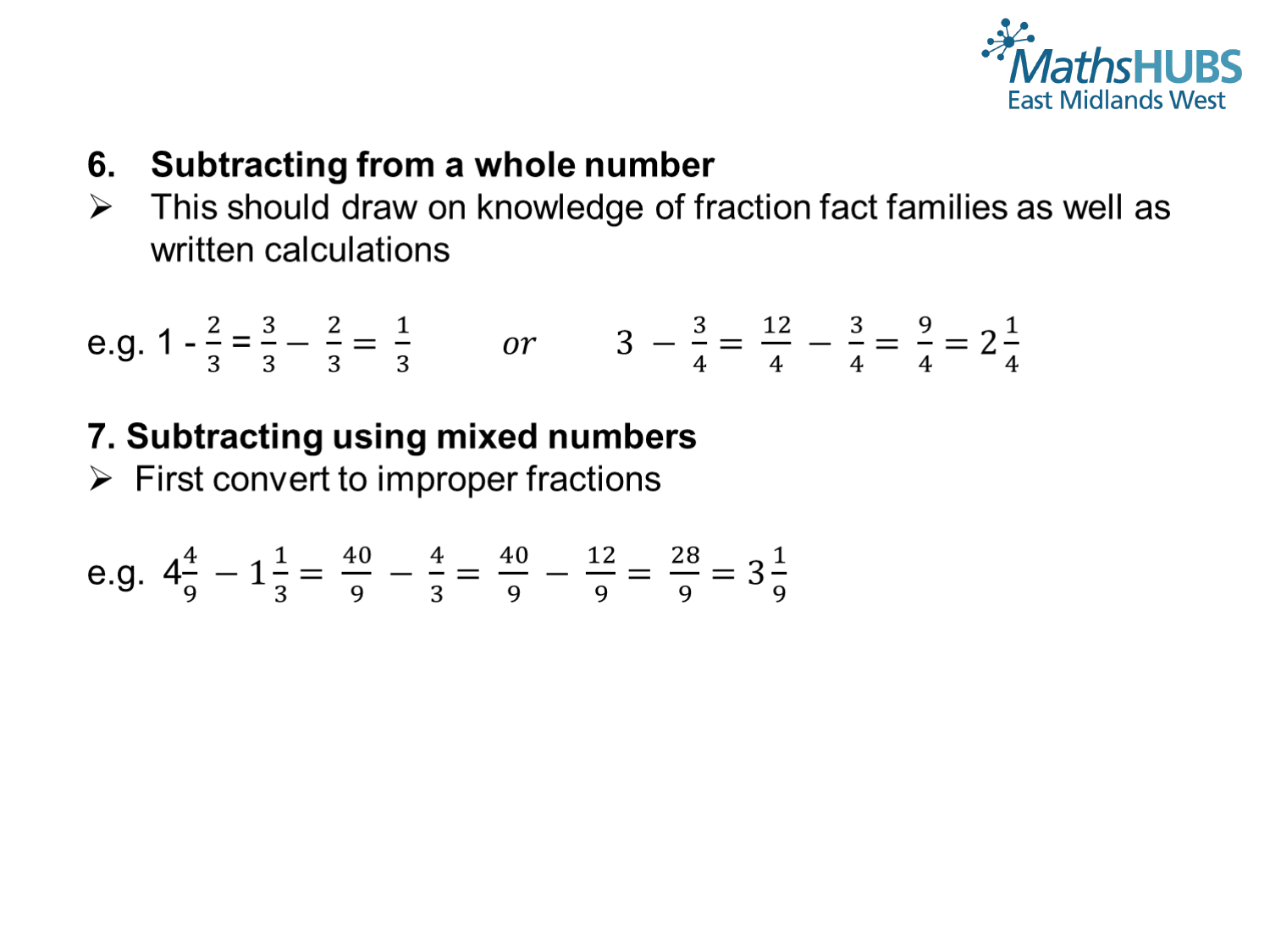

- Word problems involving subtraction of fractions 8.
- Could also convert to decimals or percentages to solve the  $\blacktriangleright$ problems
- Introducing algebra into fractions 9.

e.g. 
$$
\frac{x}{6} - \frac{x}{7} = \frac{7x}{42} - \frac{6x}{42} = \frac{x}{42}
$$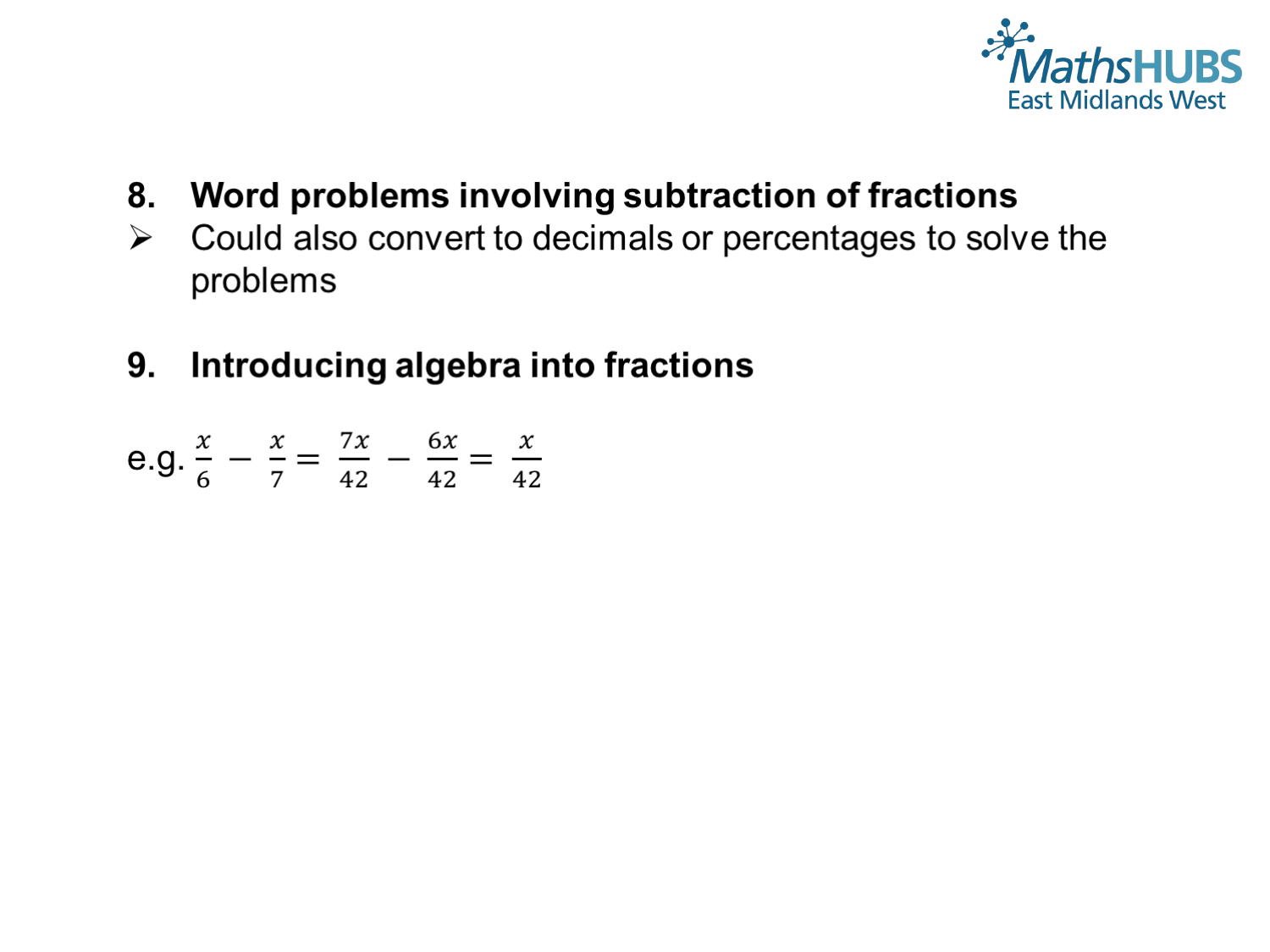

# Multiplication of fractions: a step-by-step approach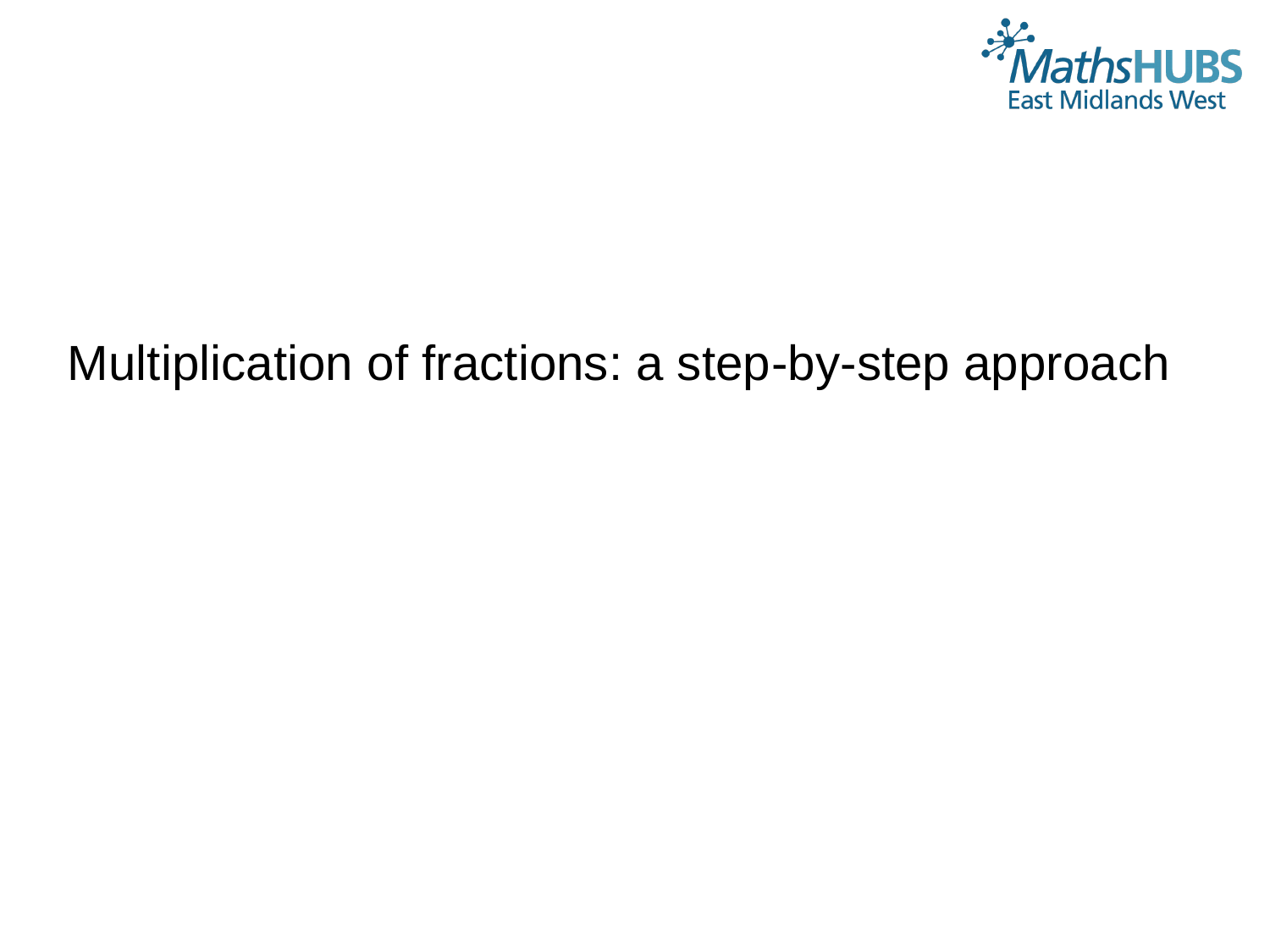

- Spend time understanding the language of multiplication  $\mathbf{1}$ .
- > multiplication (x)  $\rightarrow$  lots of  $\rightarrow$  of e.g.  $\frac{1}{2} \times \frac{1}{2} = \frac{1}{2}$  of  $\frac{1}{2}$
- 2. Find  $\frac{1}{2}$  of various simple fractions
- Use the bar model to demonstrate  $\blacktriangleright$



Now practise similar examples, e.g.:  $\frac{1}{2}$  of  $\frac{1}{4}$ ,  $\frac{1}{5}$ ,  $\frac{1}{7}$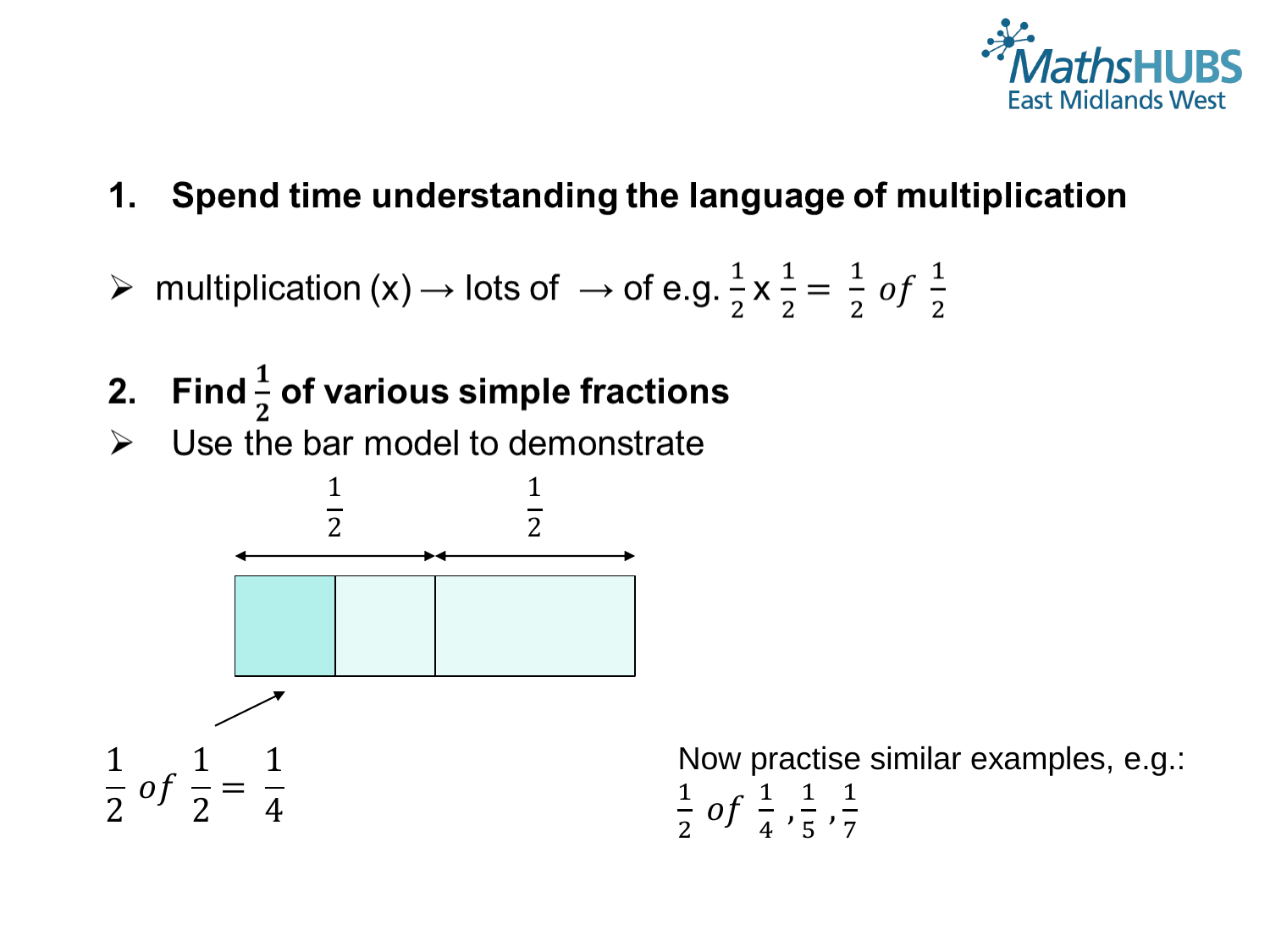

- **3.** Find  $\frac{1}{2}$ 3 **of unit fractions**
- $\triangleright$  Use the bar model first
- $\triangleright$  Can a rule be worked out?

#### **4. Move on to find different unit fractions of unit fractions**

e.g.  $\frac{1}{5}$  $\frac{1}{5}$  of  $\frac{1}{10}$ 

**5. Lead into using the multiplication process once understanding is established**

e.g. 
$$
\frac{1}{2} \times \frac{1}{8} = \frac{1}{16}
$$
 by doing (1 x 1 = 1 and 2 x 8 = 16)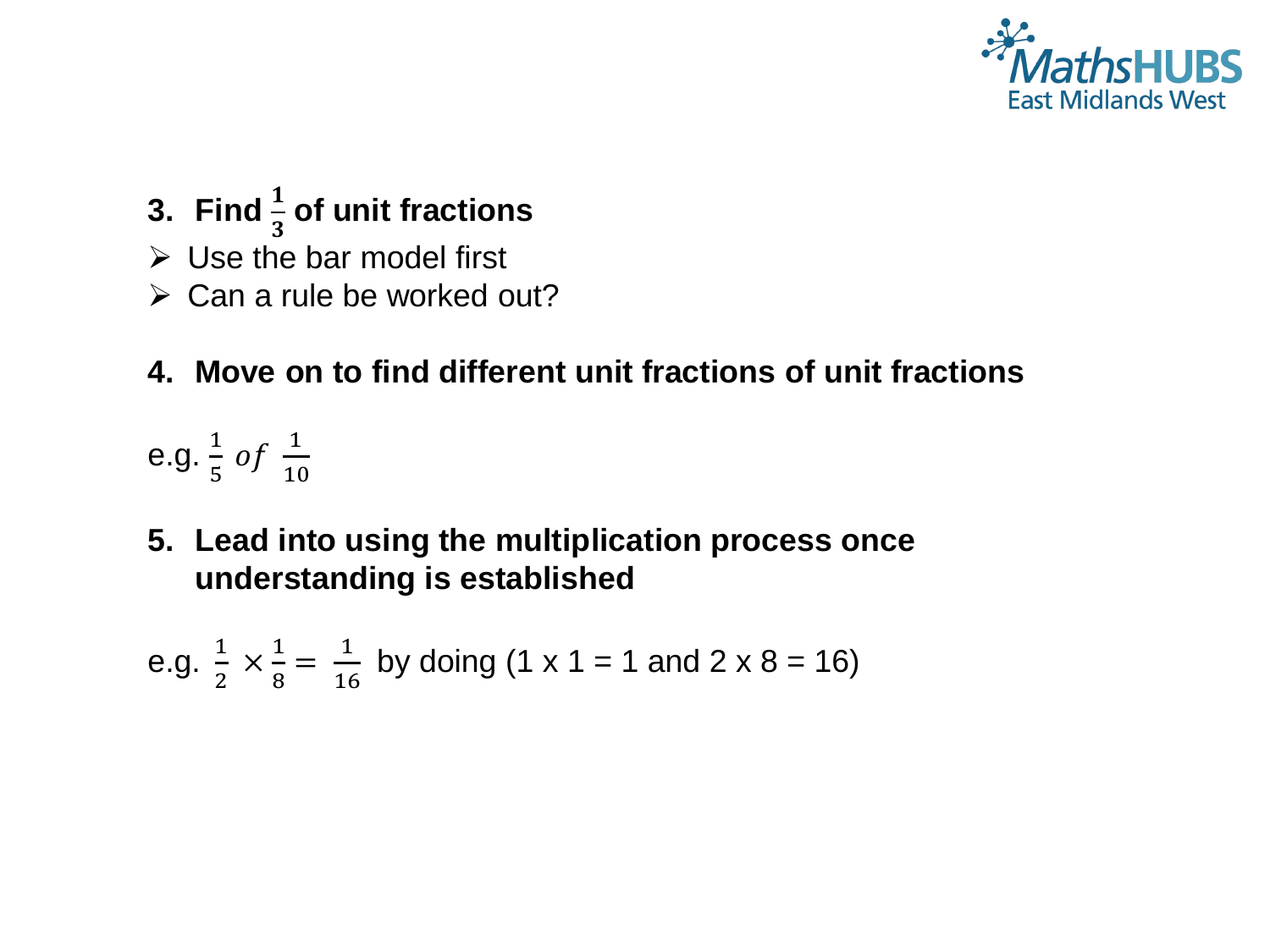



Swap it around, what happens? Commutative law

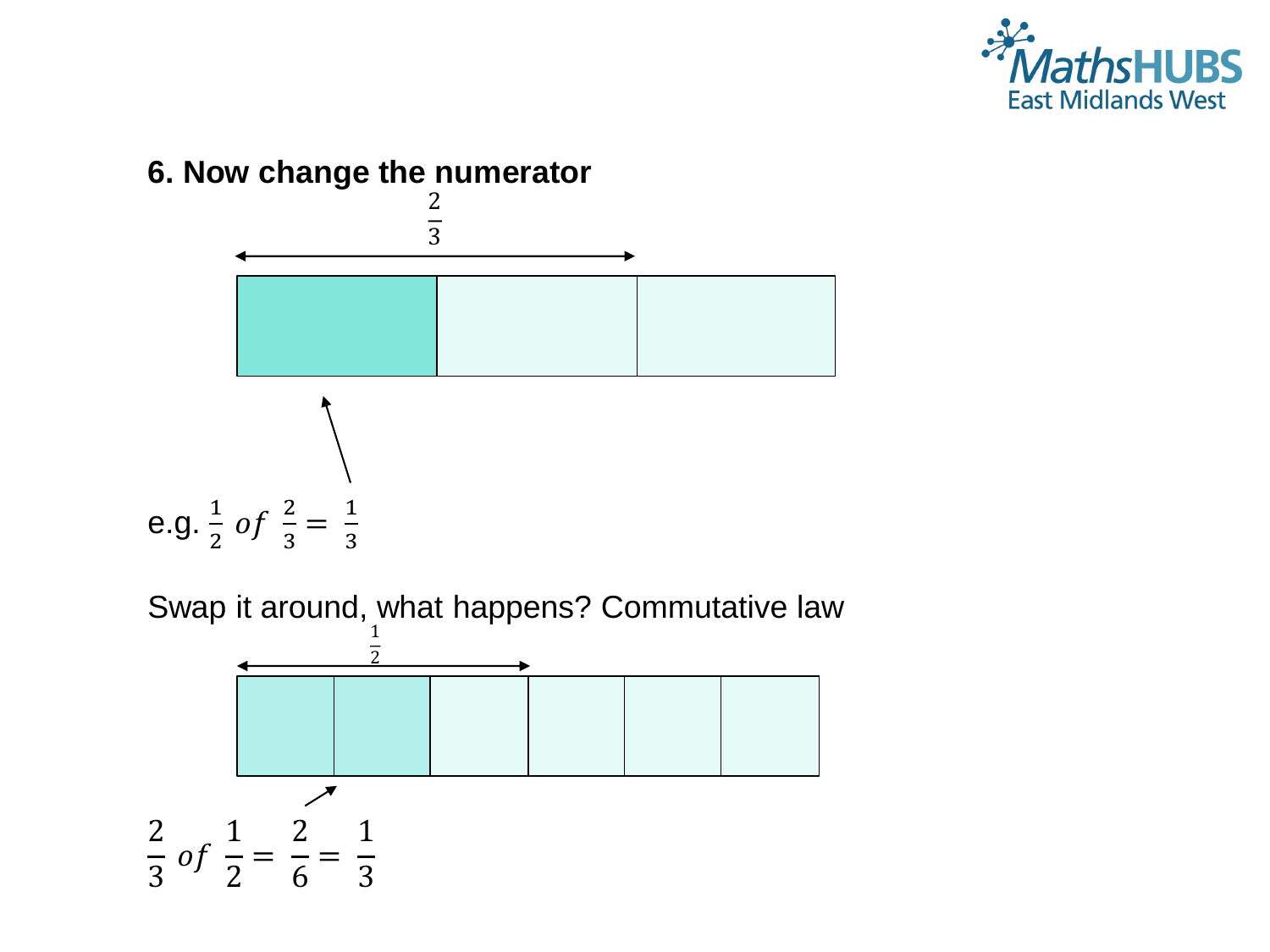

#### **7. Use multiplication process to multiply any number**

e.g. 
$$
\frac{4}{5} \times \frac{2}{3} = \frac{8}{15}
$$
 by 4 x 2 = 8 and 5 x 3 = 15

#### **8. Multiplying integers by fractions**

$$
\triangleright \text{ Understanding that } 4 \times \frac{1}{2} = \frac{1}{2} + \frac{1}{2} + \frac{1}{2} + \frac{1}{2} = \frac{4}{2} = 2
$$

Or 
$$
\frac{1}{2}
$$
 × (of) 4 = 2

 $\triangleright$  Use the invisible denominator to lead into the multiplication process

e.g. 
$$
4 \times \frac{1}{2} = \frac{4}{1} \times \frac{1}{2} = \frac{4}{2} = 2
$$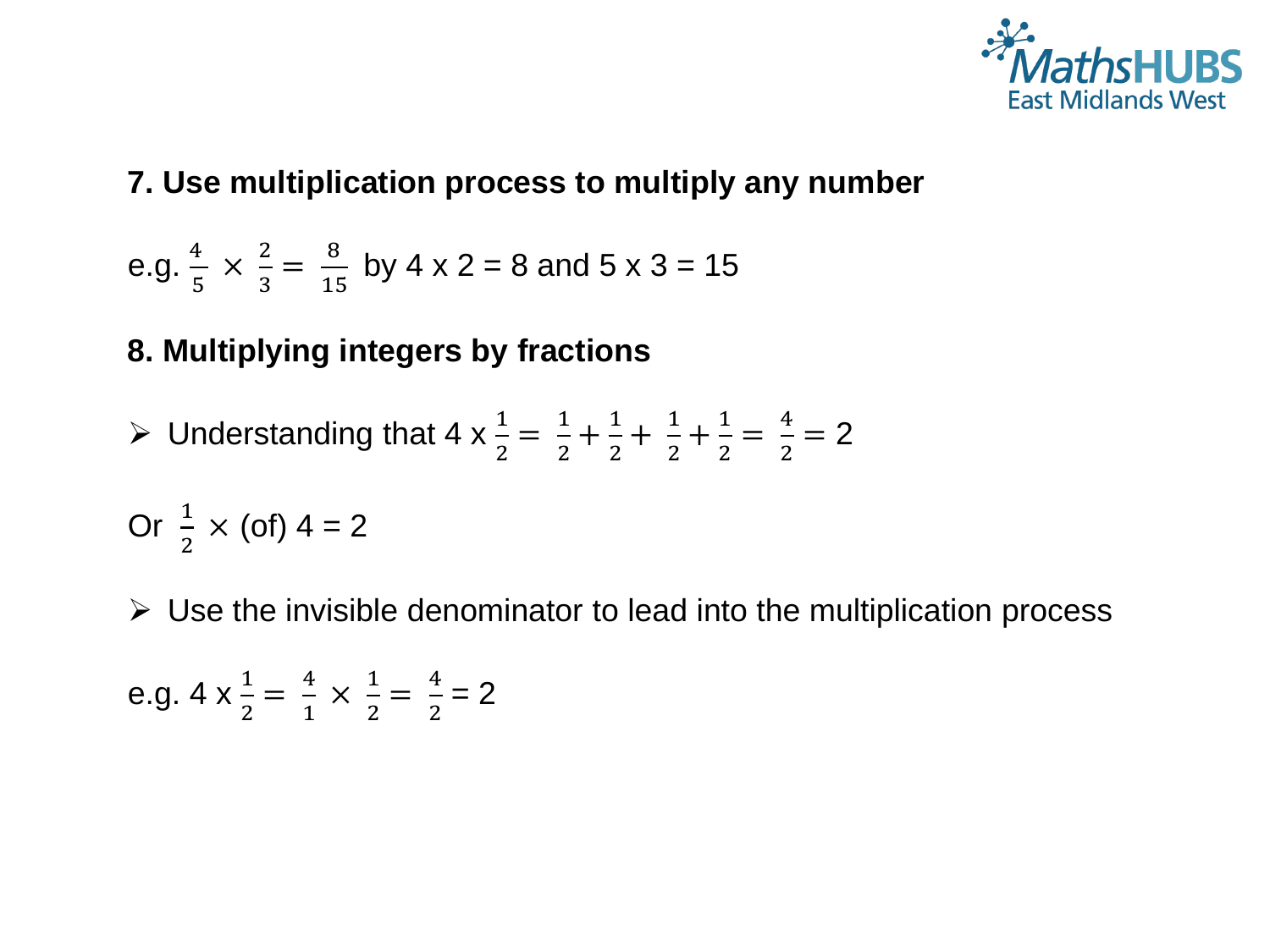

**9. Multiplying integer by mixed number using partitioning**

2

e.g. 
$$
10 \times 2\frac{1}{2}
$$

- Solve by partitioning  $10 \times 2 = 20$ 10  $\times \frac{1}{2}$  $= 5$ 
	- Then recombine  $20 + 5 = 25$

**10. Multiplying integer by mixed number by converting to improper fractions**

e.g. 
$$
10 \times 2\frac{1}{2} = \frac{10}{1} \times \frac{5}{2} = \frac{50}{2} = 25
$$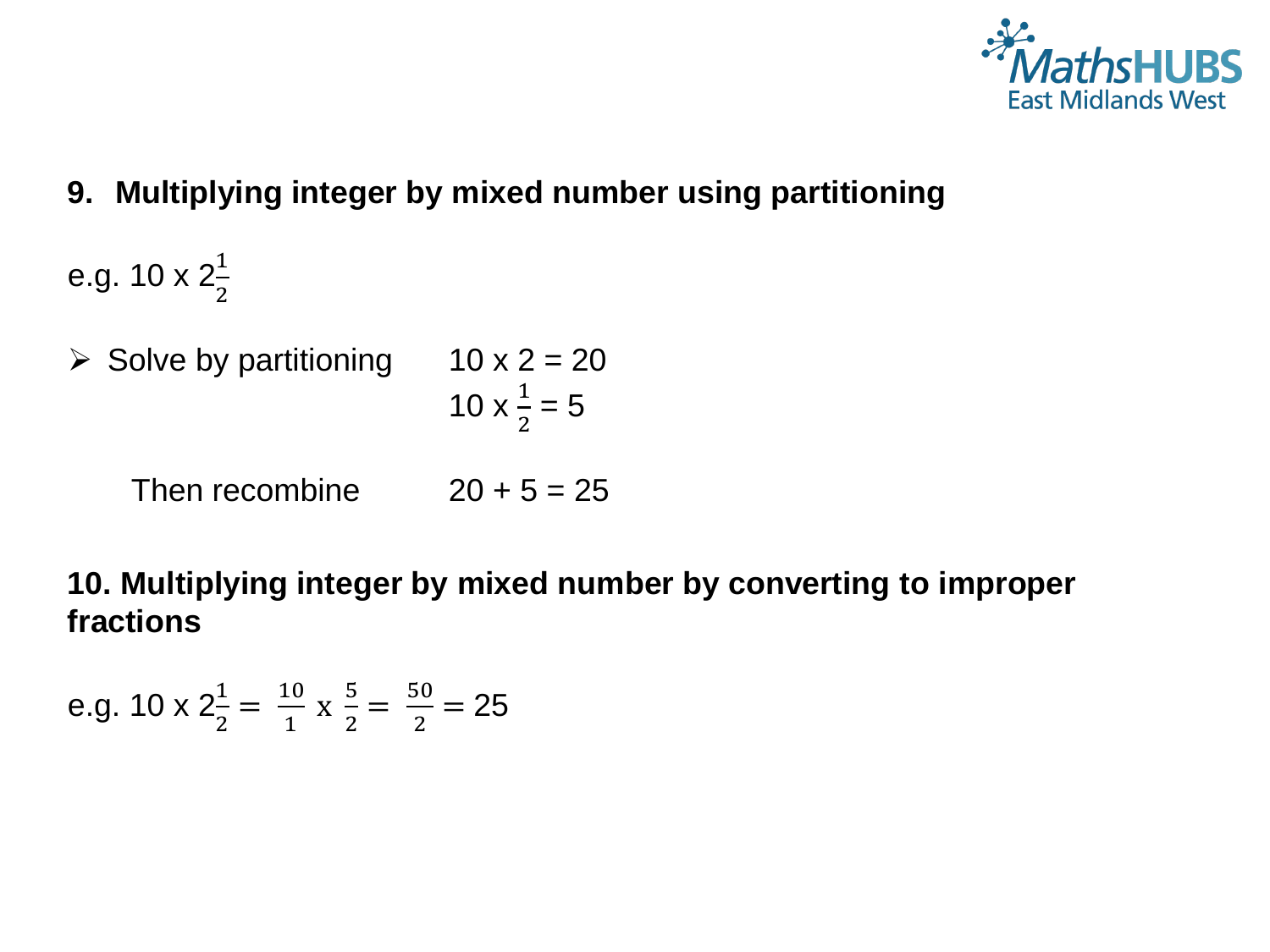

**11. Multiplying mixed numbers by converting to improper fractions**

e.g. 
$$
2\frac{1}{2} \times 3\frac{1}{3} = \frac{5}{2} \times \frac{10}{3} = \frac{50}{6} = \frac{25}{3} = 8\frac{1}{3}
$$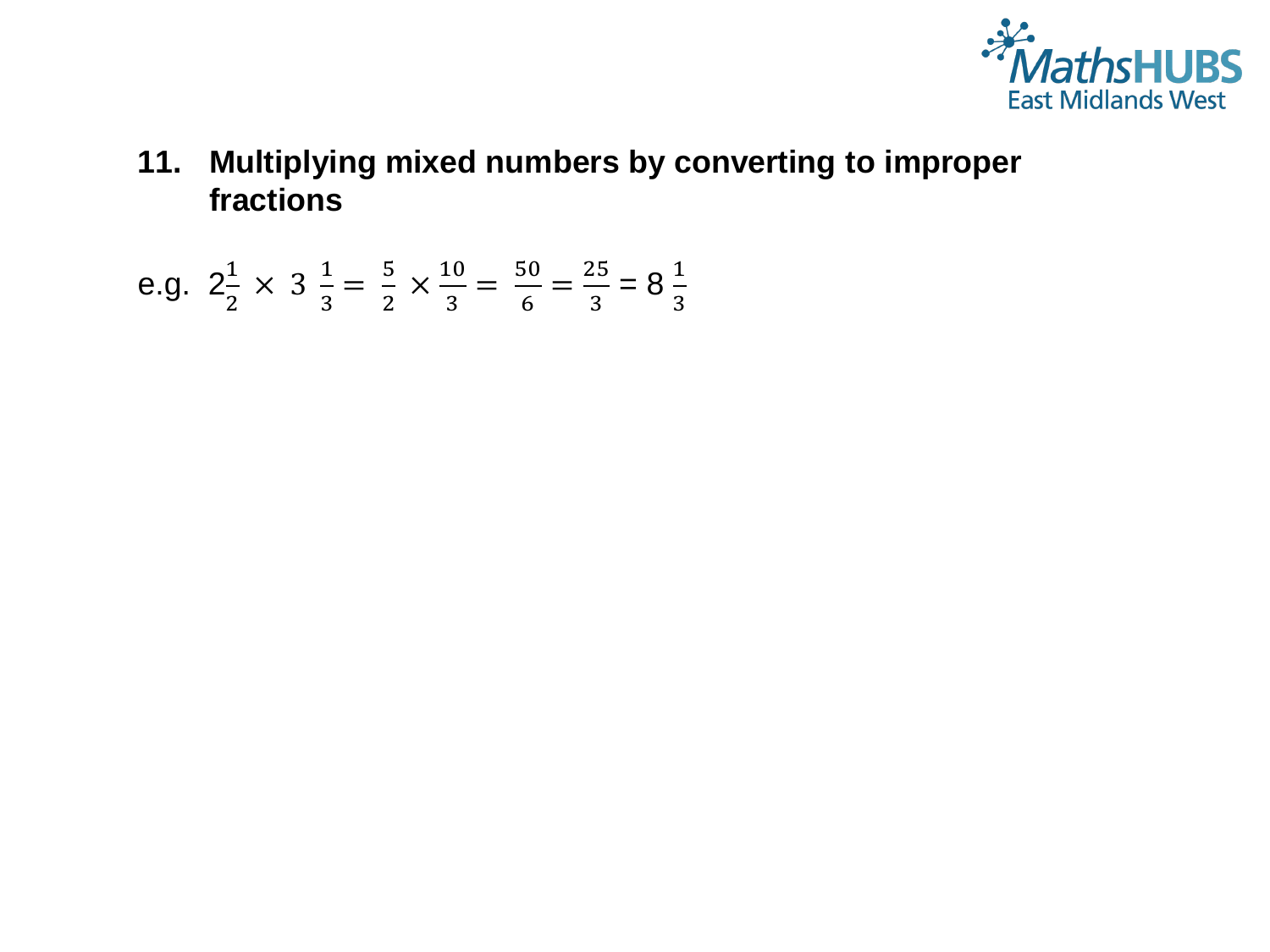

# Division of fractions: a step-by-step approach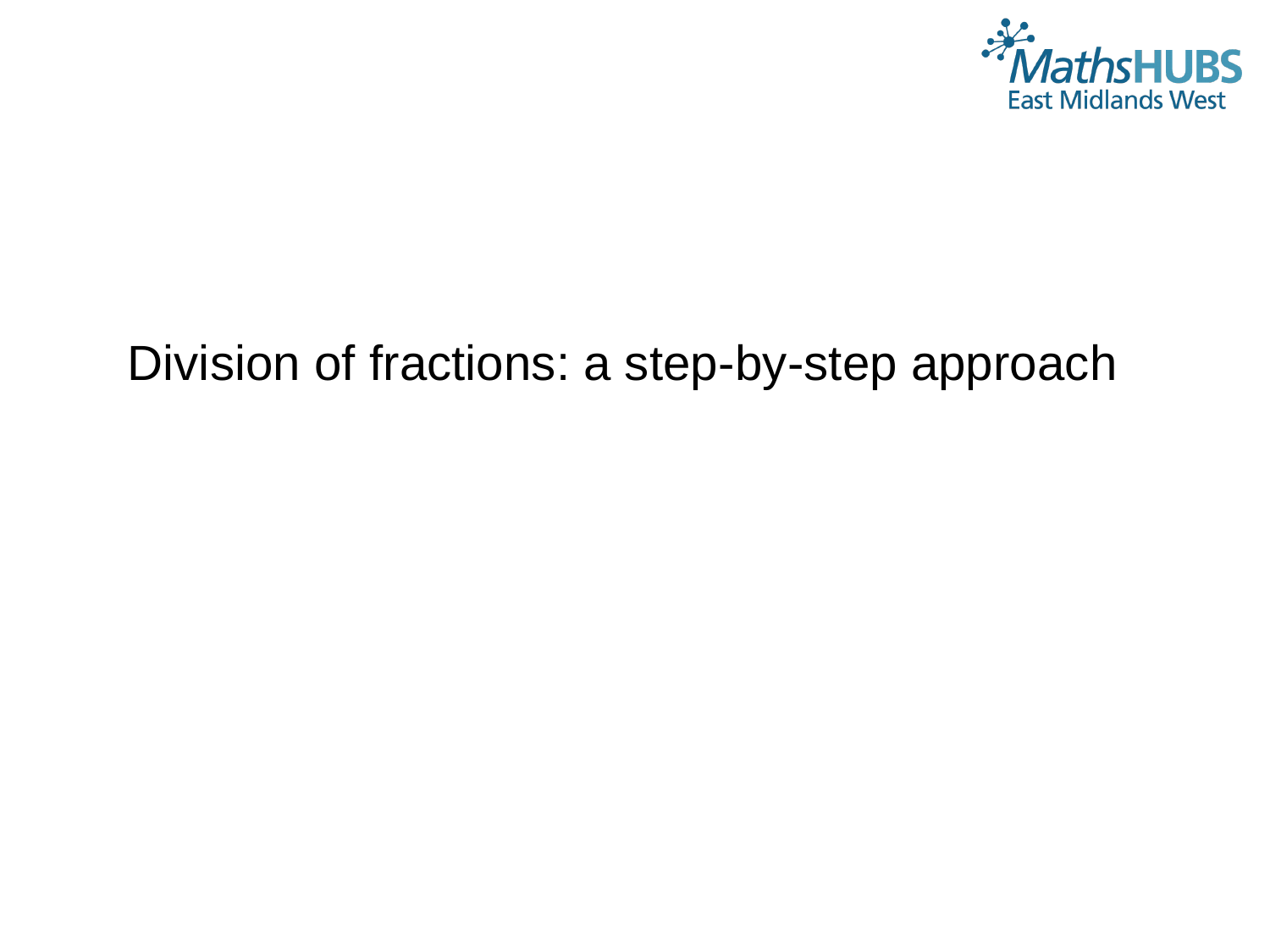

#### **1. Division of fractions by whole numbers: start with dividing by 2**

#### $\triangleright$  Use a bar model



- $\triangleright$  Practise with other unit fractions dividing by 2
- $\triangleright$  Practise with other fractions that can be drawn easily on a bar model dividing by 2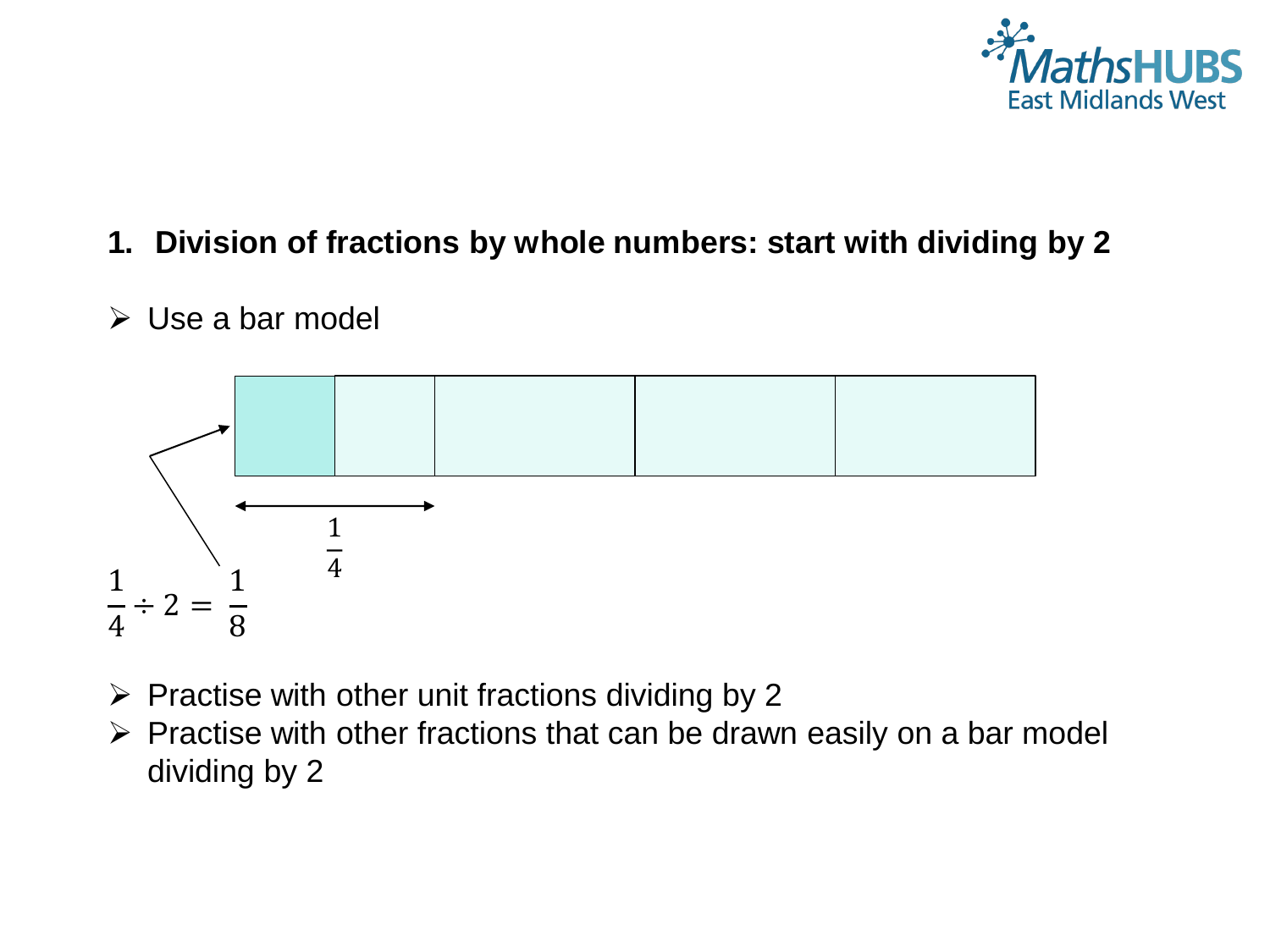

#### **2. Division of fractions by whole numbers: dividing by integers other than 2**





 $\triangleright$  Can the link between the fraction and the integer be spotted?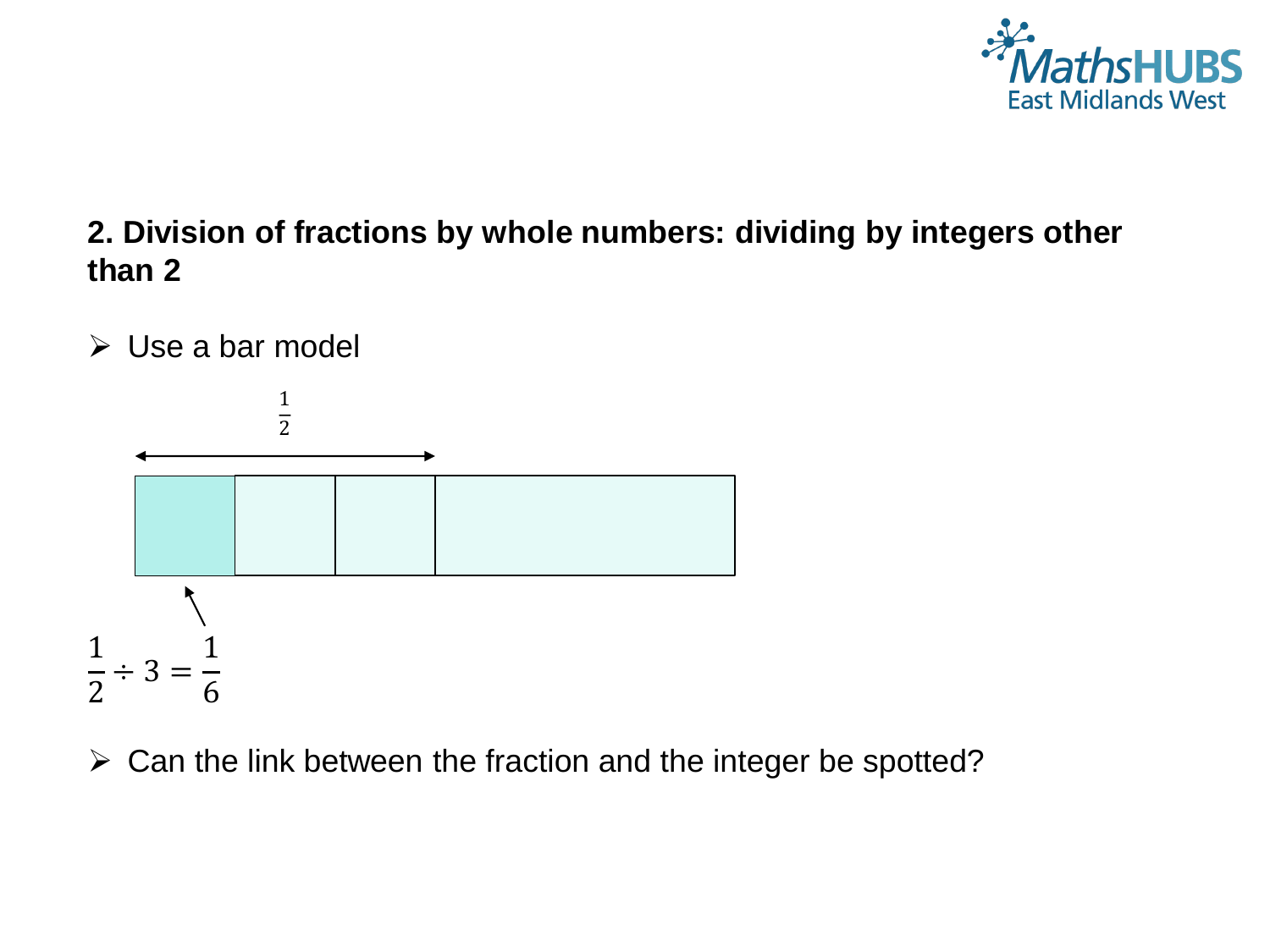

#### **3. Division of fractions by whole number using keep, flip, change (KFC) method**

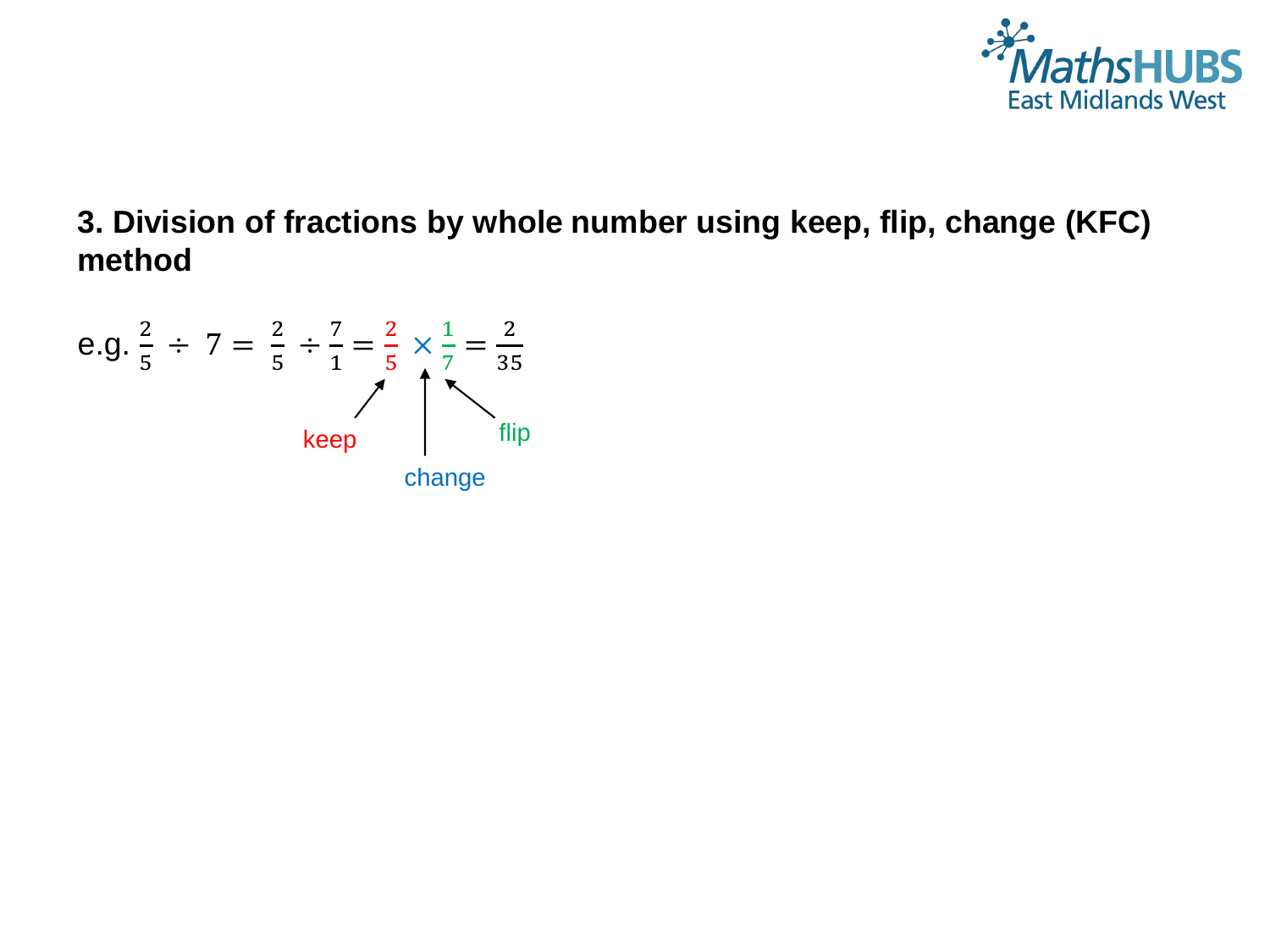

**4. Whole number divided by a fraction: understand division as "goes into"**

e.g.  
\n
$$
6 \div 3 = 2
$$
 = how many times does 3 go into 6  
\n $6 \div 2 = 3$  = how many times does 2 go into 6  
\n $6 \div 1 = 6$  = how many times does 1 go into 6  
\n $6 \div \frac{1}{2} = 12$  = how many times does  $\frac{1}{2}$  go into 6  
\n $6 \div \frac{1}{4} = 24$  = how many times does  $\frac{1}{4}$  go into 6  
\n $\bigoplus \bigoplus \bigoplus \bigoplus \bigoplus \bigoplus \bigoplus$